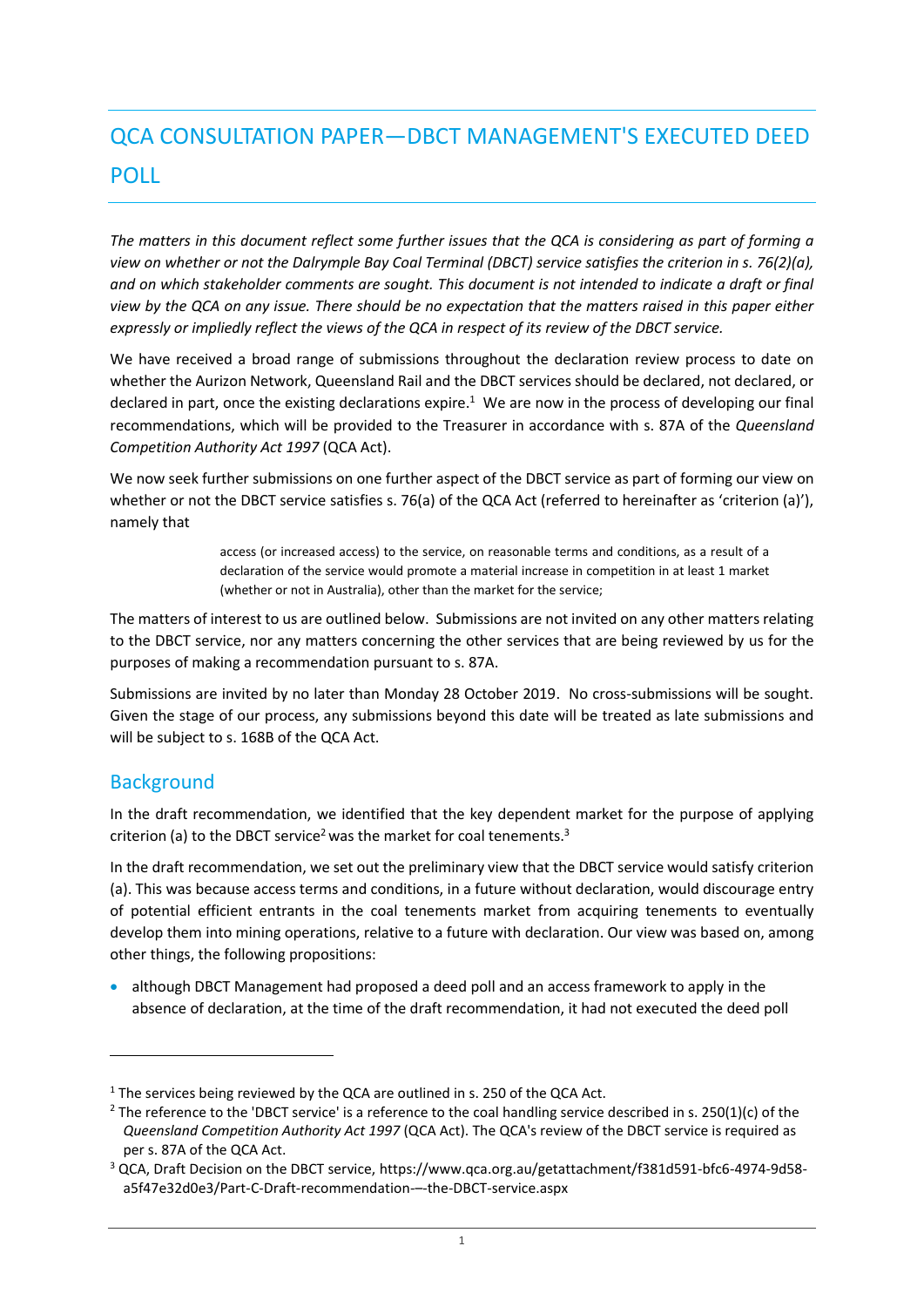- a future without declaration would result in asymmetric access terms and conditions between potential DBCT users (i.e. new coal miners, who would be exposed to DBCT Management's market power) and existing DBCT users (i.e. existing coal miners, who would be protected from DBCT Management's market power due to the terms set out in their existing 'evergreen' user agreements)
- DBCT Management would not be constrained from imposing an access charge that would appropriate all available rents from potential DBCT users<sup>4</sup>, which would in turn deter potential efficient entrants from participating in the coal tenements market, and competing with existing users.

The draft recommendation also observed that an access charge that exceeded the prevailing access charge by \$3.50 per tonne would not appear to have a material effect on competition in the coal tenements market in a future with declaration. This observation was based on the proposition that if, in a future with declaration, DBCT expansion costs were priced on an incremental differential basis, the resultant regulated terminal infrastructure charge (TIC) would likely be higher by that amount for new users relative to the TIC that would apply to existing users.<sup>5</sup>

#### Submissions post draft recommendation

Following the draft recommendation, DBCT Management:

- executed a deed poll in March 2019 which implements an access framework that it said will irrevocably apply in the absence of declaration (Deed Poll)
- made a number of changes to the version of the deed poll and access framework it had submitted before the draft recommendation, including the following:
	- the executed Deed Poll and access framework capping the access charge during the term of the access framework to no more than \$3.00 per tonne (real dollar value) above the access charge that would apply under a QCA administered pricing regime for access to the existing terminal. The \$3 cap is described as being 'hardwired' in the Deed Poll, with DBCT Management saying that:

the \$3 Cap prevents DBCTM from charging new users a TIC that is more than \$3.00 per tonne higher than the TIC that would be determined under a QCA administered pricing regime for the existing terminal component. The only circumstances where DBCTM could charge more than this is where the QCA administered TIC for the new terminal component would exceed the existing terminal Floor TIC + \$3.00 (i.e. in the case of an expensive and differentially priced expansion). In those circumstances, DBCTM could only charge up to the TIC determined under a QCA administered pricing regime for that terminal component.<sup>6</sup>

- changes to the framework amendment process in the Deed Poll.

DBCT Management stated that it had made those changes to address the QCA's concerns in the draft recommendation<sup>7</sup> and to avoid declaration, stating:

> In practice, the threat of declaration will provide a real and credible constraint on DBCTM's incentive to increase access charges (notwithstanding the constraints under the Access Framework). Without declaration DBCTM is incentivised to pursue modest increases in charges rather than risk declaration by charging at levels which would foreclose efficient new entrants from entering the coal tenements market. (para 285)

 $\overline{a}$ 

<sup>4</sup> The concept of DBCT Management appropriating all available rents can be alternatively described, in noneconomic terms, as DBCT Management pricing terminal access to the point where a user will only be marginally profitable, and will not generate profits above this.

<sup>5</sup> QCA draft recommendation, Part C: DBCT service, p. 86.

<sup>6</sup> DBCT Management, April 2019, p. 12.

<sup>7</sup> DBCT Management, 11 March 2019, para 333, 334.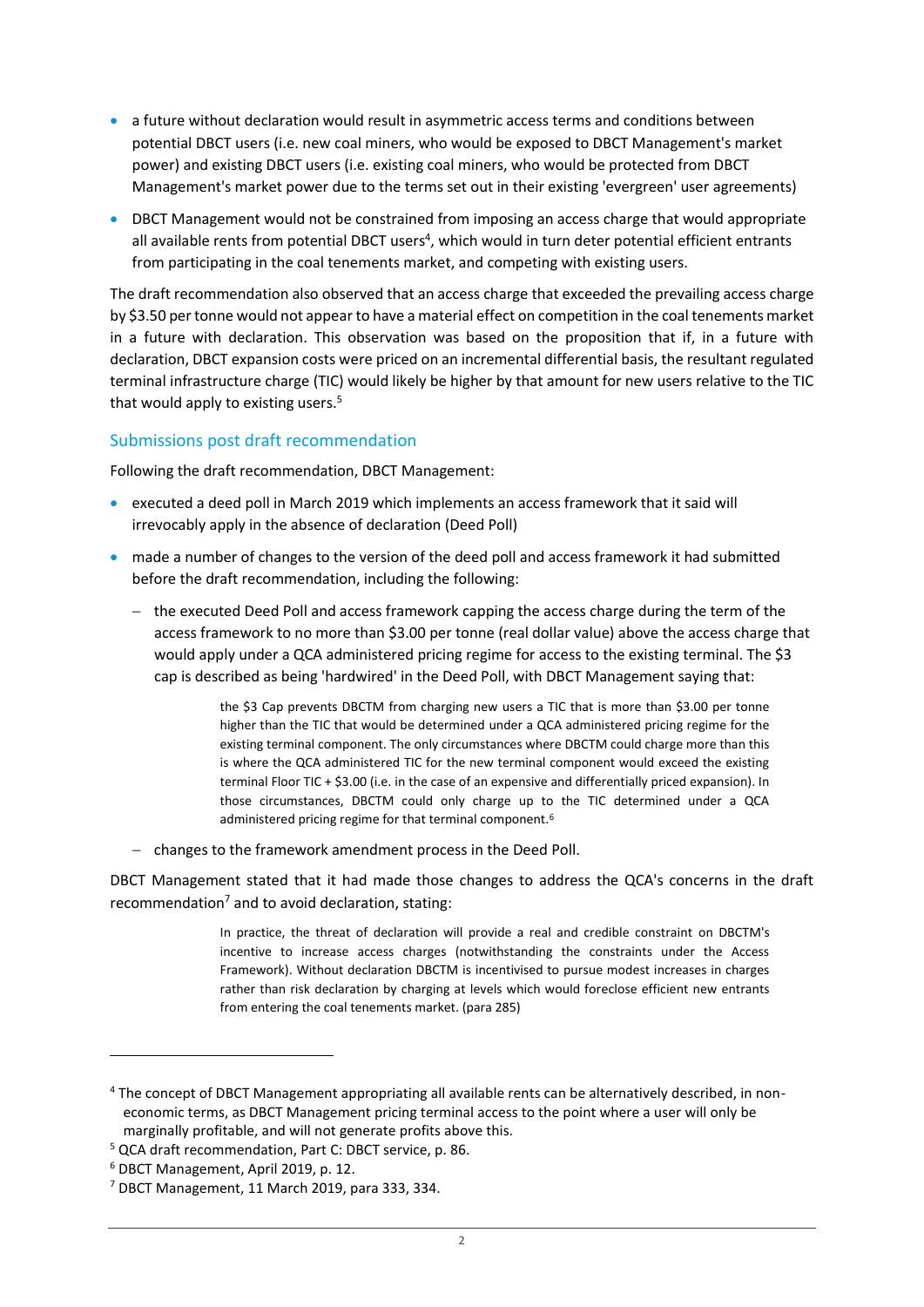The introduction of the \$3.00 cap comprehensively addresses the QCA's key concern, by ensuring that the access charges paid by new users are within the \$3.50 materiality threshold (which the QCA has already concluded would not appear to be material) of the QCA determined charges for the existing terminal. (para 13)<sup>8</sup>

Stakeholders made a range of submissions in response to DBCT Management's Deed Poll, including that:

- it is legally ineffective as it has not been 'delivered' in the sense that it has not been accepted or relied upon by a covenantee, and could be 'disclaimed' by access seekers in the future;<sup>9</sup>
- $\bullet$  it is not an appropriate counterfactual,<sup>10</sup> including because it is artificial and a contrived to attempt to circumvent criterion (a).<sup>11, 12</sup>

In particular, detailed submissions and cross-submissions, supported by legal advice, were provided to the QCA by the DBCT User Group and DBCT Management. These issues were also raised at the public forum in July 2019.

## QCA's request for stakeholder submissions

…

We acknowledge that there are divergent views on whether the Deed Poll is binding on DBCT Management and whether it is irrevocable.

At the same time, we note that DBCT Management has clearly expressed an intention to be legally bound by the Deed Poll and access framework, such that DBCT Management considers it to be irrevocable, albeit that it will not impose access obligations unless and until the service ceases to be declared (for example, see DBCT Management's letter of 11 March 2019).

Separately, we note that notwithstanding stakeholder submissions that the Deed Poll and access framework are 'artificial' or 'contrived', the Deed Poll has been executed.

We are carefully considering the arguments that have been put relating to the legal effect of the Deed Poll and have not reached a view on their respective merits. We do not intend to explore these matters further in this paper, and are not inviting further submissions on this topic.

If, however, it were accepted that the Deed Poll is an appropriate part of the counterfactual, it would be necessary to consider the effect of the Deed Poll on access to the DBCT service, and competition in dependant markets, in order to reach a conclusion on the application of criterion (a).

Solely for the purpose of this consultation paper, we have assumed that the Deed Poll is an appropriate part of the counterfactual for the purpose of applying criterion (a), to allow us to explore the following matters.

### Operation of the Deed Poll and access framework including the \$3 price cap

We note that existing DBCT users are parties to 'evergreen' contracts which will continue to operate in a future without declaration to constrain DBCT Management's ability to exercise market power. However, if

 $\overline{a}$ 

<sup>8</sup> DBCT Management submission, 11 March 2019. [http://www.qca.org.au/getattachment/b11ee566-c558-](http://www.qca.org.au/getattachment/b11ee566-c558-4eb6-b410-e36d2fbdefdf/DBCT-Management-Submission.aspx) [4eb6-b410-e36d2fbdefdf/DBCT-Management-Submission.aspx](http://www.qca.org.au/getattachment/b11ee566-c558-4eb6-b410-e36d2fbdefdf/DBCT-Management-Submission.aspx)

<sup>9</sup> DBCT User Group, 26 April 2019, p. 80-84, Schedule 8 - O'Donnell QC advice, p. 3.

<sup>10</sup> DBCT User Group, 11 March 2019, pp. 65-66; DBCT User Group, 26 April 2019, p. 76, Schedule 7; Peabody, 26 April 2019, p. 3; Glencore Coal, 26 April 2019, p. 2; Pacific National, 24 April 2019, p. 2.

<sup>11</sup> Peabody, 11 March 2019, p. 4; Peabody, 26 April 2019, p.3-5.

<sup>12</sup> DBCT User Group, 26 April 2019, p. 6.